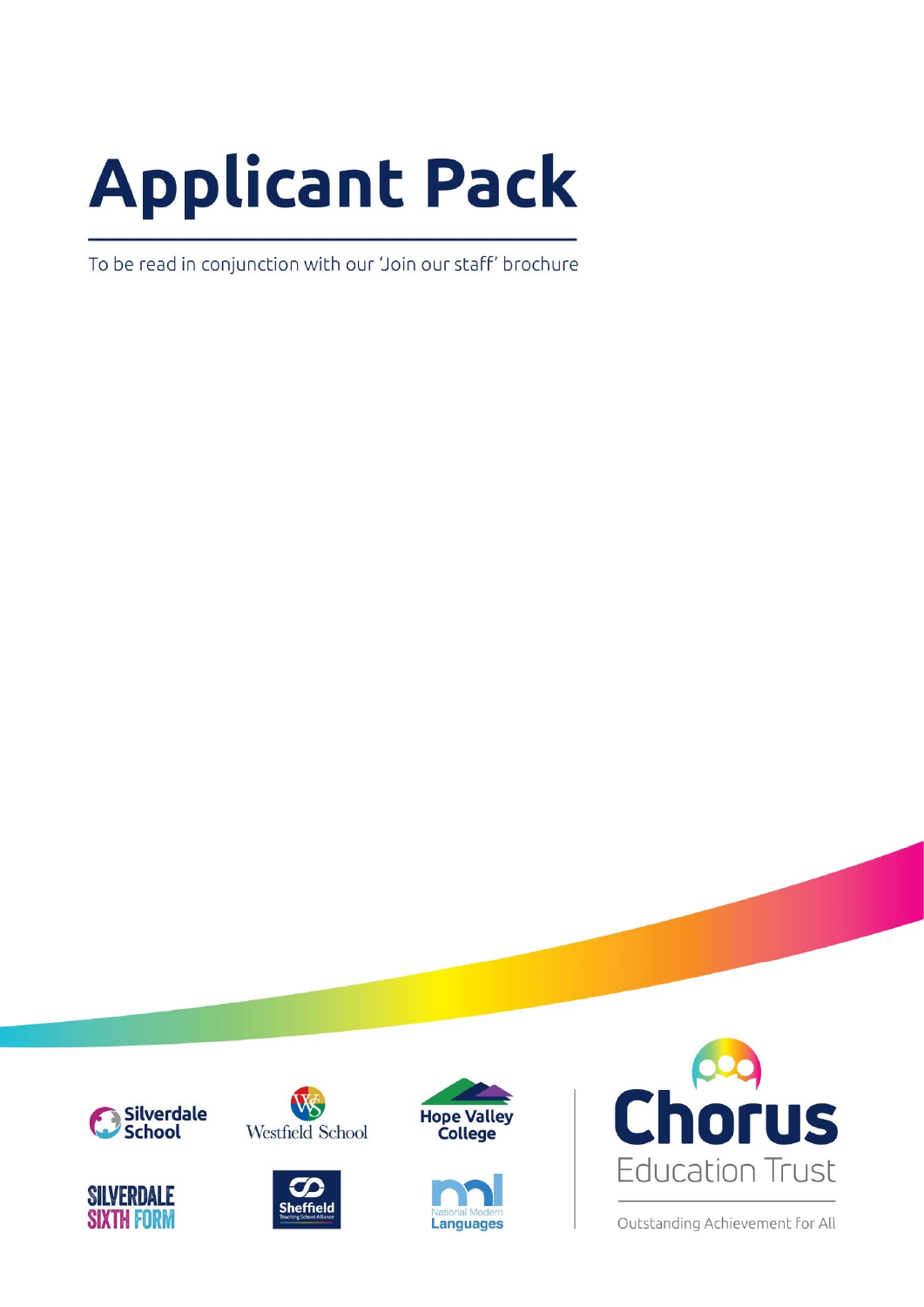

## **Job Advert**



Westfield School, an 11-16 comprehensive secondary with over c1,200 students is an improving and inclusive school.

Westfield School joined Chorus Education Trust in 2018 and welcomed a new Headteacher, who has been working with staff to raise aspirations and provide the very best teaching for students. Within two

years the school has become oversubscribed for places in Year 7.

Formerly a sports college, the schools sits in generous grounds in the south-east of Sheffield not far from the M1 motorway. The modern building has the full range of educational resources, as well as a gym and indoor pool (available free to staff).

Westfield School is part of Chorus Education Trust, and as such all appointees may be required to work at any Trust site in the future.

You can view the school website at: **[www.westfield-chorustrust.org](http://www.westfield-chorustrust.org/)**

## **Work Related Learning Advisor**

**Grade 5 SCP 15 – 20 £23,541 – £25,991 pro rata**

#### **Temporary (until October 2022)**

**37 hours per week/ 41 weeks** 

**To start: January 2022**

### **About this vacancy**

We are currently seeking to appoint highly motivated, skilled and creative full-time Work Related Learning Advisor on a temporary basis to cover Maternity Leave.

The principal focus of a Work Related Learning Advisor is to develop and co-ordinate the careers education, information, advice and guidance programme as well as off-site work-related courses and training. Also to liaise with Post-16 education and training providers to work with staff, students and parents to provide the most effective support to ensure successful post-16 progression.

The successful applicant will need to have very good numeracy and literacy skills as well as excellent communication and inter-personal skills. Experience of working with young people in a school setting is desirable.

This post offers an outstanding opportunity to join the school at a key time.

We are looking for:

- Someone who is an excellent role model, creative and motivational
- Someone who is able to inspire and challenge young people
- Someone who has experience of working with young people preferably in a classroom environment
- Someone with exciting ideas who can build on existing good practice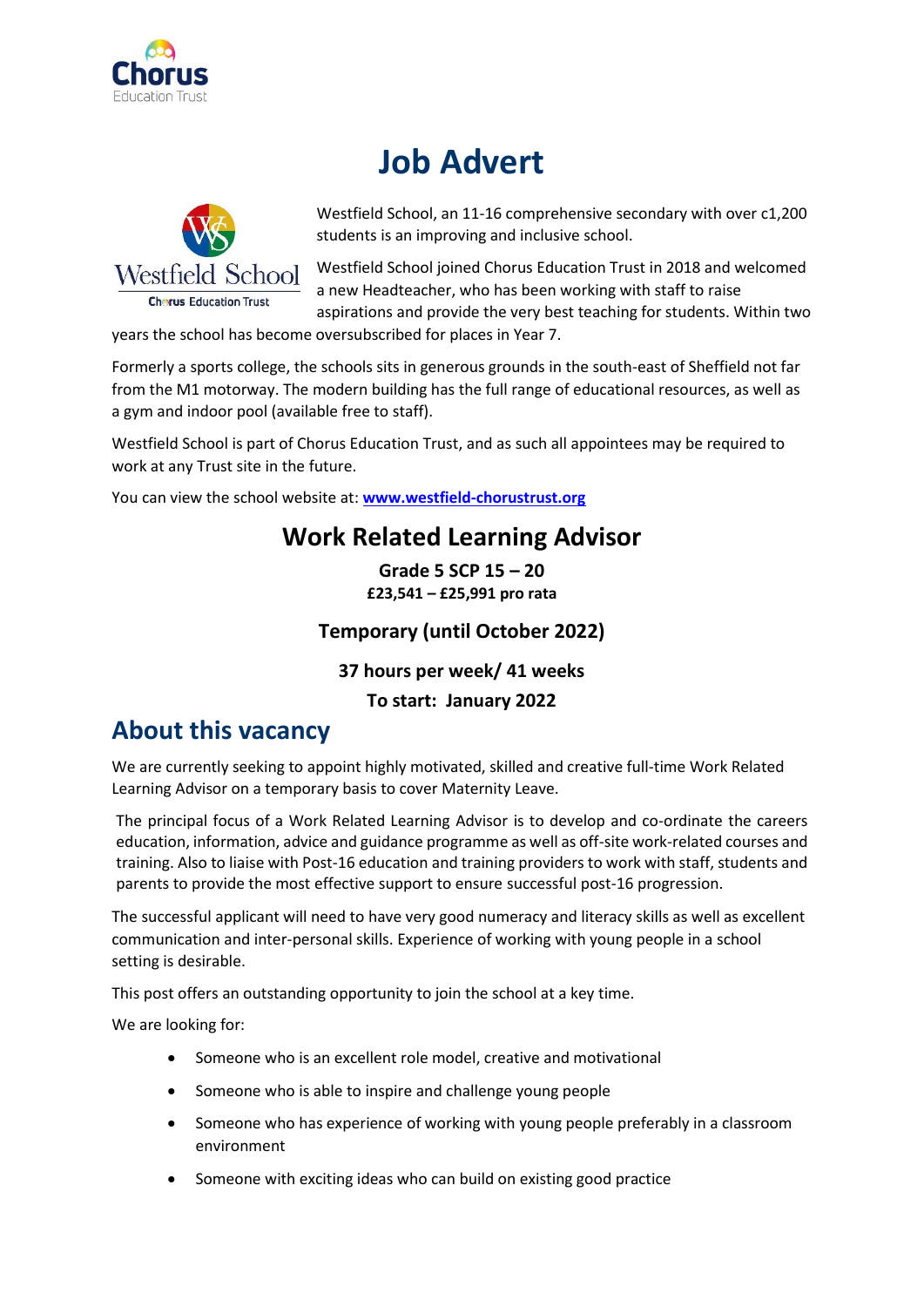

• Be engaged in all aspects of a thriving school

## **To apply**

The full application pack is available from [www.chorustrust.org/vacancies](http://www.chorustrust.org/vacancies) and completed Chorus Trust application forms are to be sent to Trish Hughes (HR Administrator) at: [recruitment@westfield.chorustrust.org](mailto:recruitment@westfield.chorustrust.org)

Please note that CVs and Sheffield City Council/Derbyshire County Council application forms will not be accepted. Applicants are welcome to discuss any aspect of the role with Sarah Newton Business Support Services Manager or email snewton@chorustrust.org

Deadline for applications: **11.59pm on Thursday 06 January 2022** Interviews: **W/c 10 January 2022**

Applicants may visit the school in advance of application. This can be arranged by contacting Julie Wilson, PA to the Head of School on 0114 248 5221 or email: [jwilson@chorustrust.org](mailto:jwilson@chorustrust.org)

*The successful candidate will be required to complete a Disclosure & Barring check in line with the Rehabilitation of Offenders Act (ROA) 1974 (Exceptions) Order 1975 and the Police Act Regulations.*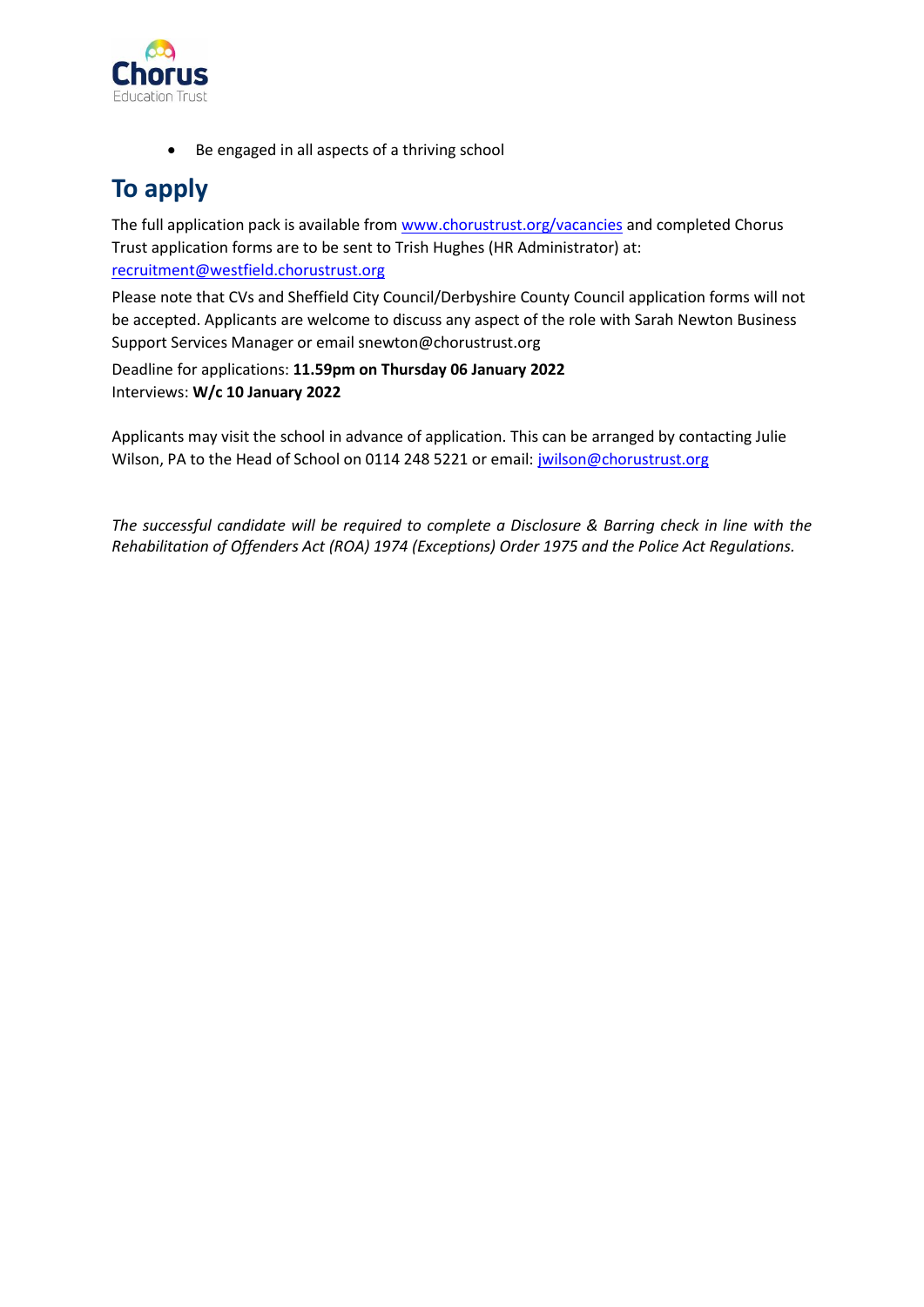

# **Job Description: summary**

| <b>Post title:</b>                                                  | Work Related Learning Advisor                                                                                                                                                                                                                                                                                                                                                                                                                                                                                                                                                                                                                                                                                  |
|---------------------------------------------------------------------|----------------------------------------------------------------------------------------------------------------------------------------------------------------------------------------------------------------------------------------------------------------------------------------------------------------------------------------------------------------------------------------------------------------------------------------------------------------------------------------------------------------------------------------------------------------------------------------------------------------------------------------------------------------------------------------------------------------|
| <b>Profile:</b>                                                     | OS <sub>2</sub>                                                                                                                                                                                                                                                                                                                                                                                                                                                                                                                                                                                                                                                                                                |
| Grade:                                                              | 5                                                                                                                                                                                                                                                                                                                                                                                                                                                                                                                                                                                                                                                                                                              |
| <b>Grade spinal point</b><br>range:                                 | $15 - 20$                                                                                                                                                                                                                                                                                                                                                                                                                                                                                                                                                                                                                                                                                                      |
| <b>Accountable SLT post:</b>                                        | Deputy Headteacher                                                                                                                                                                                                                                                                                                                                                                                                                                                                                                                                                                                                                                                                                             |
| <b>Line Manager of post</b><br>holder (if different):               | Deputy Head and Office Manager                                                                                                                                                                                                                                                                                                                                                                                                                                                                                                                                                                                                                                                                                 |
| <b>Staff to be supervised</b><br>or line managed by<br>post holder: | None                                                                                                                                                                                                                                                                                                                                                                                                                                                                                                                                                                                                                                                                                                           |
| <b>Post holder will work</b><br>with:                               | <b>Students</b><br>Other teaching and support staff                                                                                                                                                                                                                                                                                                                                                                                                                                                                                                                                                                                                                                                            |
| <b>Holiday and sickness</b><br>relief by/for:                       | By and for other support staff                                                                                                                                                                                                                                                                                                                                                                                                                                                                                                                                                                                                                                                                                 |
| <b>Purpose of job:</b>                                              | Development and co-ordination of the careers education, information,<br>advice and guidance programme as well as off-site work-related<br>courses and training. Liaising with post-16 education and training<br>providers to work with staff, students and parents to provide the most<br>effective support to ensure successful post-16 progression and of work-<br>related courses and training. To manage the work of the careers advice<br>service and teachers delivering careers education as well as Work<br>To liaise with all appropriate bodes regarding the<br>Experience.<br>provision, monitoring and evaluation of Offsite Vocational Provision.<br>This post may work across the Trust schools. |
| <b>Version revised:</b>                                             | V48/3/2019                                                                                                                                                                                                                                                                                                                                                                                                                                                                                                                                                                                                                                                                                                     |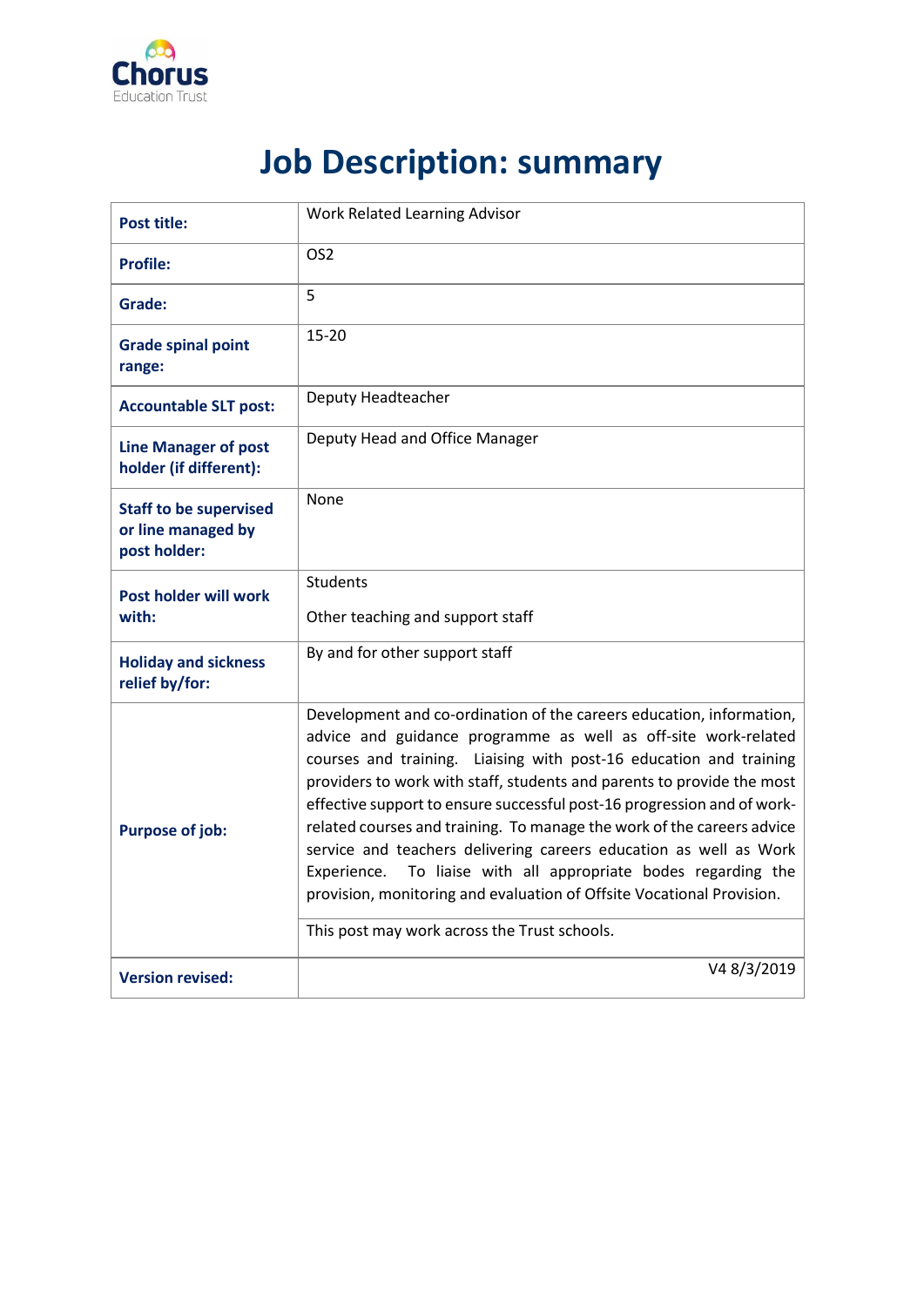

# **Job Description: duties**

The post holder must at all times carry out his/her responsibilities within the spirit of the School and Trust policies and within the framework of legislation relating to Academies and Education, with particular regard to the statutory responsibilities of the Trust and the Governing Body of the School.

To be responsible for providing pupil support to the standards required by the academy/ Trust and appropriate external bodies. Duties will include, but not be limited to:

#### **General**

- In partnership with the SL for PSHCE and Key Stage Managers: lead, coordinate and support the careers education, information, advice and guidance programme throughout the school.
- Administer the budget to maintain and update materials for the school careers library.
- Guide and advise Teaching and Support Staff on post-16 progression procedures and the careers education, information, advice and guidance programme.
- Provide in-class support as necessary relevant to work related learning.
- Liaise with and manage the work of the careers advice service, and/or other careers and transition support services, within the school.
- Contribute towards, and support the development and requirements of, any related accreditation programmes.
- In conjunction with the pastoral team, intervene accordingly with potential "Not in Education, Employment or Training" (NEET) students, identified by the schools Risk of NEET Indicators (RONI).
- Share with the Senior Leadership Team (SLT) a progress report on a regular basis.

#### **Post-16 transition**

- Manage and coordinate the UCAS process to ensure efficient and effective post-16 progression.
- Maintain communication with all appropriate staff regarding the post-16 intentions of all students.
- Manage and coordinate the work of tutors in supporting their groups through all aspects of the post-16 transition process.
- Manage and lead the contribution of all appropriate staff through all aspects of the post-16 transition process.
- Line management of any dedicated careers education, information, advice and guidance.
- Liaise with Sheffield College and other post-16 providers over all matters related to post-16 transition.
- Organise and manage the post-16 careers evening, including liaison with outside visitors and arranging for guest speakers.
- Plan and coordinate the post-16 careers evening, communicating with all relevant parties to ensure the evening proceeds as planned.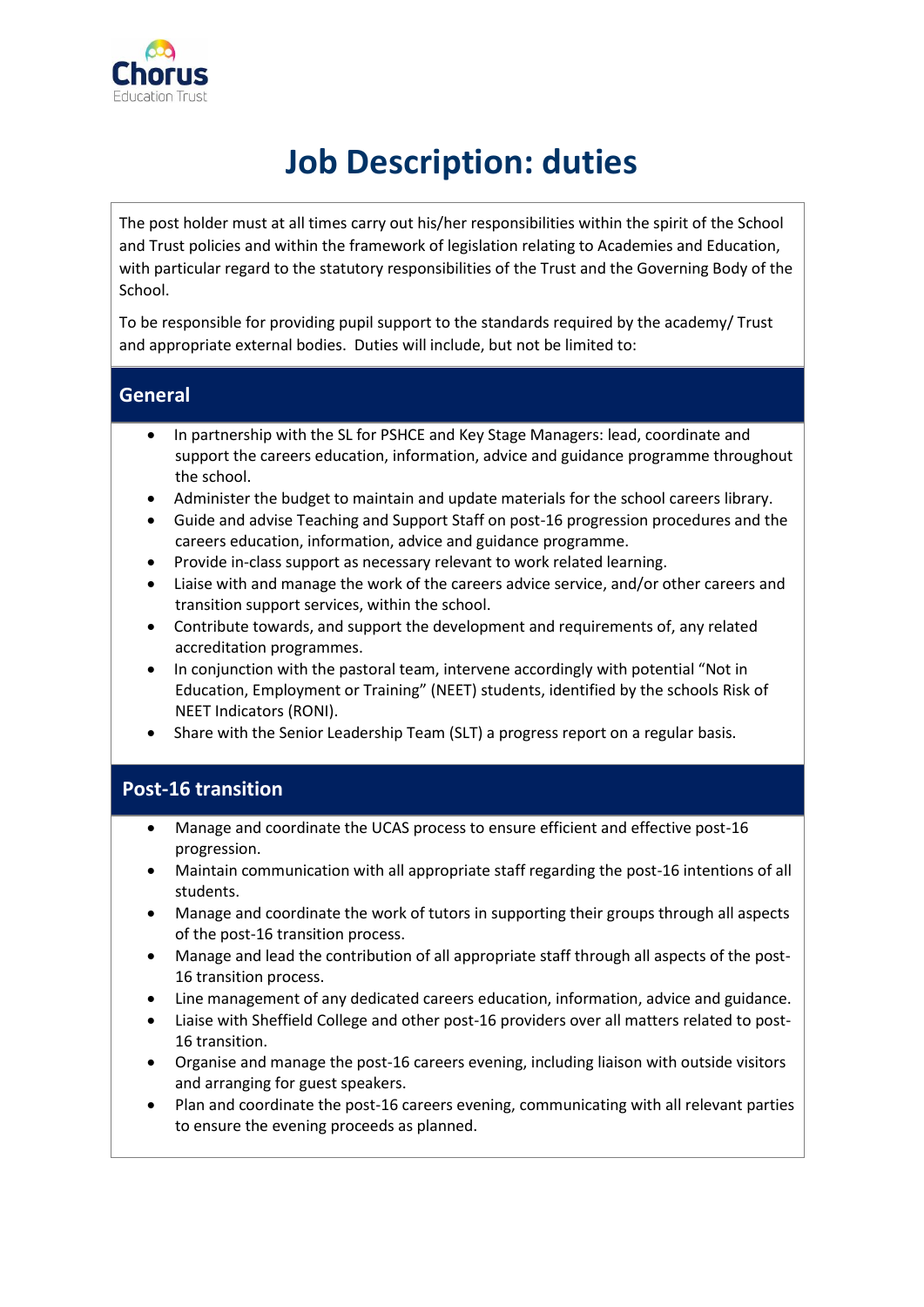

#### **Off-site courses and placements**

- Collate all referrals and process these through the Alternate Provision Team. Attend meetings set up by the ECT and support celebration events.
- Work with the Pastoral Team to match students with appropriate off-site provision as and when required. Co-ordinate the monitoring and support of the students liaising with colleagues, parents and students as necessary.
- Manage and coordinate the provision and placement of students undertaking off-site courses. Liaise with providers on a regular basis and support students' work where needed.
- Liaise with parents and providers to arrange student induction days prior to starting placements.
- Continually monitor attendance, keeping all relevant school staff informed of any absence and actively liaise with parents/carers and appropriate colleagues to investigate and address any issues relating to attendance and punctuality. Manage data collection for all students off-site, in line with school policy. Communicate any problems to parents and appropriate staff and send out student reviews relating to progress.
- Contribute to the Health & Safety of students and other staff, in accordance with Health & Safety regulations and college/provider policy.

#### **Work experience**

- Manage and administer the school's work experience programme, including all initial communication to parents, students and staff through presentation during assembly, an evening for parents and additional health and safety preparation.
- Attend meetings of work experience co-ordinators to update on policy and practice.
- Organise and distribute all paperwork, including parent booklet, student work experience diary and all forms for completion by parents and work experience providers. Secure and manage any support staff team contribution.
- Ensure all relevant paperwork is completed at the appropriate time, including the provision of job descriptions and health and safety information to parents.
- Support students and parents in finding companies willing to provide appropriate work experience placements.
- Liaise and communicate with Sheffield College, work experience providers, parents and students.
- Organise staff visits to students whilst they are undertaking their work experience.
- Monitor all student placements during work experience and liaise with relevant staff, students, parents and companies to address any issues that arise.
- Issue employers' reports to all companies for completion and return for inclusion in students' Progress Files.

#### **Higher Education Providers**

- Take responsibility for Higher Education co-ordination within the school and manage any budget set aside for this purpose.
- Liaise with all relevant staff to identify the Higher Education cohorts in years  $9 11$ .
- Organise and/or support any enrichment activities, University visits, summer schools etc.
- To attend Higher Education co-ordinators' meetings and provide evidence of activity on request.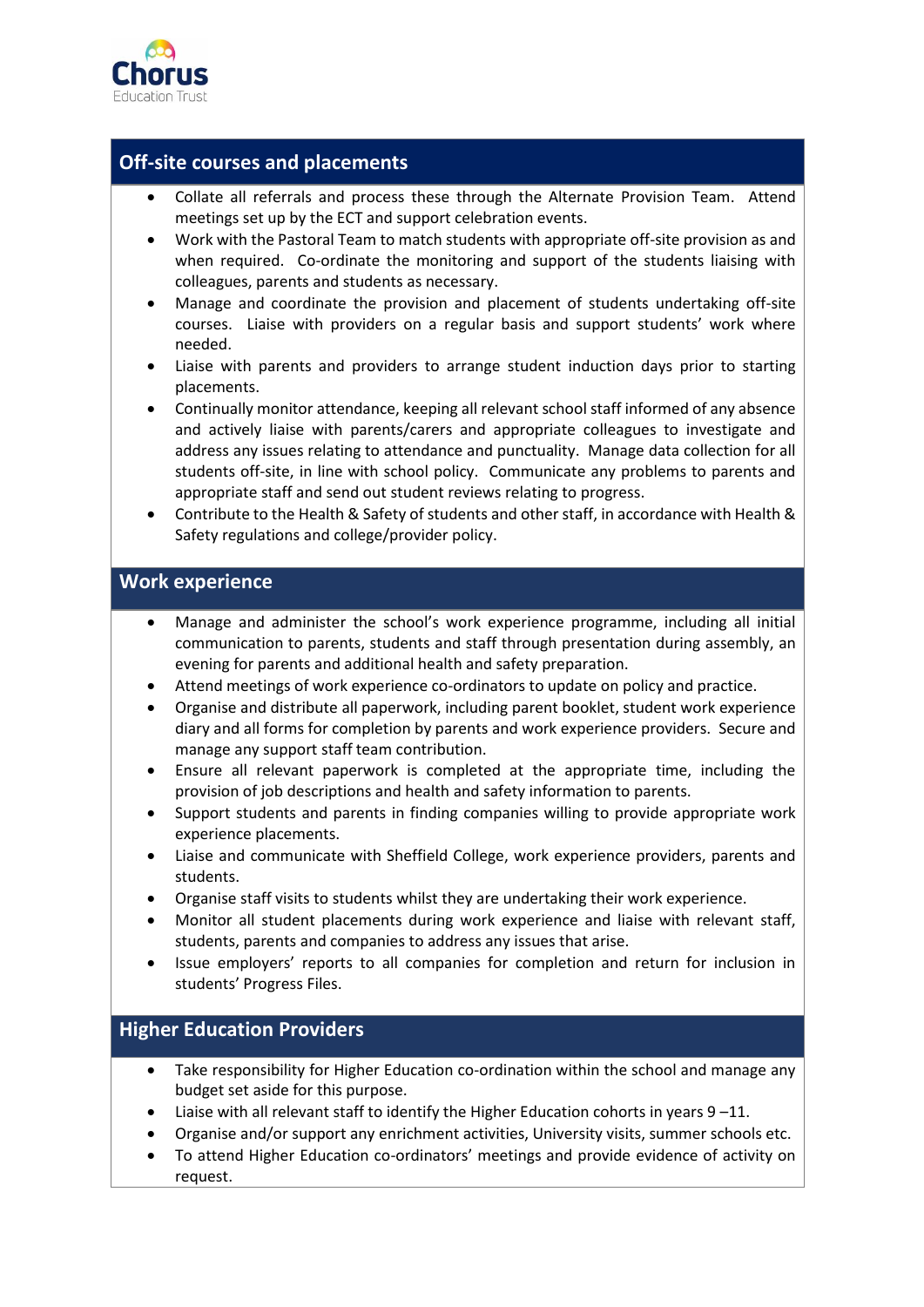

- Work with teaching staff, particularly middle leaders to ensure that Higher Education Aims, objectives and strategies are incorporated in teaching and learning programmes to meet the needs of the Higher Education cohorts.
- To monitor the involvement, response and performance of cohort students and to liaise with relevant staff to provide evaluative reports as required e.g. the Higher Education Tracker, the MIS/Data Manager and Examinations Officer.
- To work with appropriate staff in devising and supporting intervention strategies including liaison with parents and carers.

#### **Support for School (role specific)**

- Be aware of and support difference and ensure all pupils have equal access to opportunities to learn and develop
- Take an active part in all key school events such as open evenings etc
- Assist with the clerical duties required from time to time and as appropriate to your role
- Ensure display boards and leaflet displays, etc are kept up to date and in good order as appropriate and required

#### **Support for the Trust / School (applies to all roles)**

- Be aware of and comply with policies and procedures relating to child protection, health, safety and security, confidentiality and data protection, reporting all concerns to an appropriate person
- Be aware of and support difference and ensure all pupils have equal access to opportunities to learn and develop
- Appreciate and support the role of other professionals
- Attend and participate in relevant meetings as required
- Take an active part in all key school events such as open evenings etc.
- From time to time, to meet the needs of the school, you may be asked but not automatically expected to work hours additional to your normal working hours. The school will give you as much notice as possible and you will be paid/recompensed for such work. Examples where this might be required are for example; relevant key school events such as Open Evenings, exam results days, trips, clubs, training etc.
- Assist with the clerical duties of the administration team as required from time to time and as appropriate to your role
- Contribute to the overall ethos/work/aims of the Trust/school
- Participate in relevant training, other learning activities and performance management as required
- Ensure display boards and leaflet displays, etc. are kept up to date and in good order as appropriate and required
- To undertake any other duties and responsibilities, commensurate with the level of the post, as may be determined after negotiation between management, the postholder and appropriate trade unions

Team responsibilities – All support staff are considered part of the overall support team and may be required to provide assistance to colleagues in other areas from time to time commensurate with the role, skillset and grade.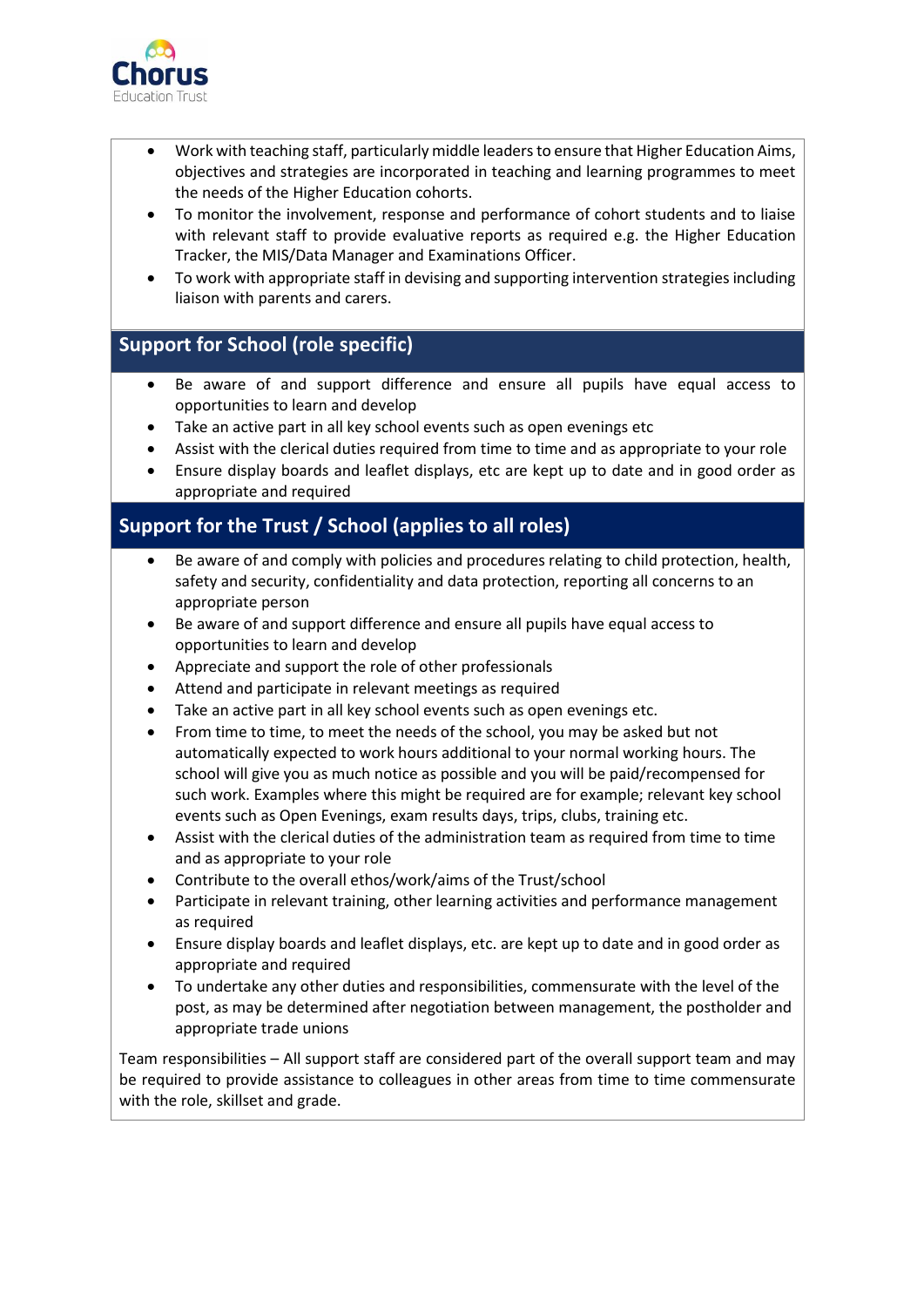

#### **Changes to these duties**

The above duties are not exhaustive and the post holder may be required to undertake tasks, roles and responsibilities as may be reasonably assigned to them by the Principal.

The job description and allocation of particular responsibilities will be kept under review and may be amended via consultation with individuals, the Governing Body or Board of Trustees and/or Senior leadership team as required. Trade Union representation will be welcomed in any such discussions.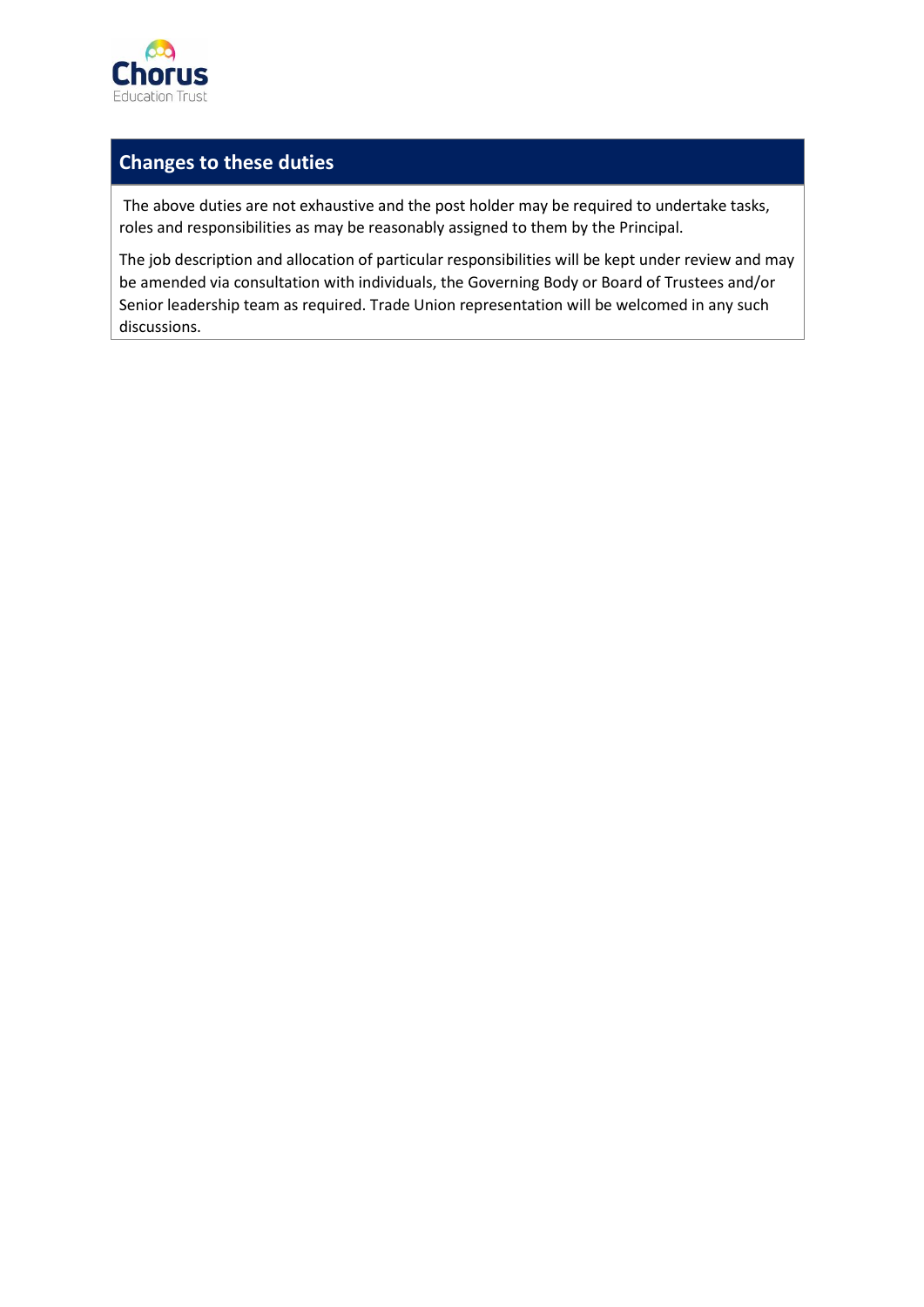

# **Person Specification**

## **Job title: Work Related Learning Advisor**

| <b>REQUIREMENTS</b>                                                                                                                                       |              | esirablee    | <b>Assessment</b><br>method<br>$A =$ application<br>$I =$ interview<br>$R = reference$ |  |  |
|-----------------------------------------------------------------------------------------------------------------------------------------------------------|--------------|--------------|----------------------------------------------------------------------------------------|--|--|
| <b>Experience</b>                                                                                                                                         |              |              |                                                                                        |  |  |
| Experience of working in a school or similar establishment                                                                                                |              | $\checkmark$ | A                                                                                      |  |  |
| Experience of leading and coordinating CEIAG programmes meeting<br>quality assurance standards and requirements.                                          |              |              | A/I                                                                                    |  |  |
| Understanding of the educational environment                                                                                                              | $\checkmark$ |              | A                                                                                      |  |  |
| Experience of working with employers and post-16 education and<br>training providers.                                                                     | $\checkmark$ |              | A                                                                                      |  |  |
| Familiarity with, and understanding of, KS4 qualifications and especially<br>the work-related curriculum.                                                 | $\checkmark$ |              | A/I                                                                                    |  |  |
| Knowledge of effective intervention strategies used to raise attainment<br>of underperforming students; to include individuals and groups of<br>students. | $\checkmark$ |              | A/I                                                                                    |  |  |
| Knowledge and understanding of performance targets, monitoring and<br>evaluation procedures and data tracking systems used within<br>secondary schools.   |              |              | A/I                                                                                    |  |  |
| Knowledge and understanding of the different requirements of post-16<br>education and training providers and employers.                                   | $\checkmark$ |              | A/I                                                                                    |  |  |
| <b>Skills</b>                                                                                                                                             |              |              |                                                                                        |  |  |
| Able to support student learning within and outside of the classroom.                                                                                     | $\checkmark$ |              | А                                                                                      |  |  |
| Good communication skills with students and adults in and outside of<br>the school setting, both written and oral.                                        | $\checkmark$ |              | A/I                                                                                    |  |  |
| Good interpersonal skills, with the ability to enthuse and motivate<br>others and develop effective partnerships                                          |              |              | Α                                                                                      |  |  |
| Confident use of information and communication technology (ICT).                                                                                          | $\checkmark$ |              | A                                                                                      |  |  |
| Able to lead and/or work with individuals and teams to secure<br>successful student progression routes.                                                   | $\checkmark$ |              | Α                                                                                      |  |  |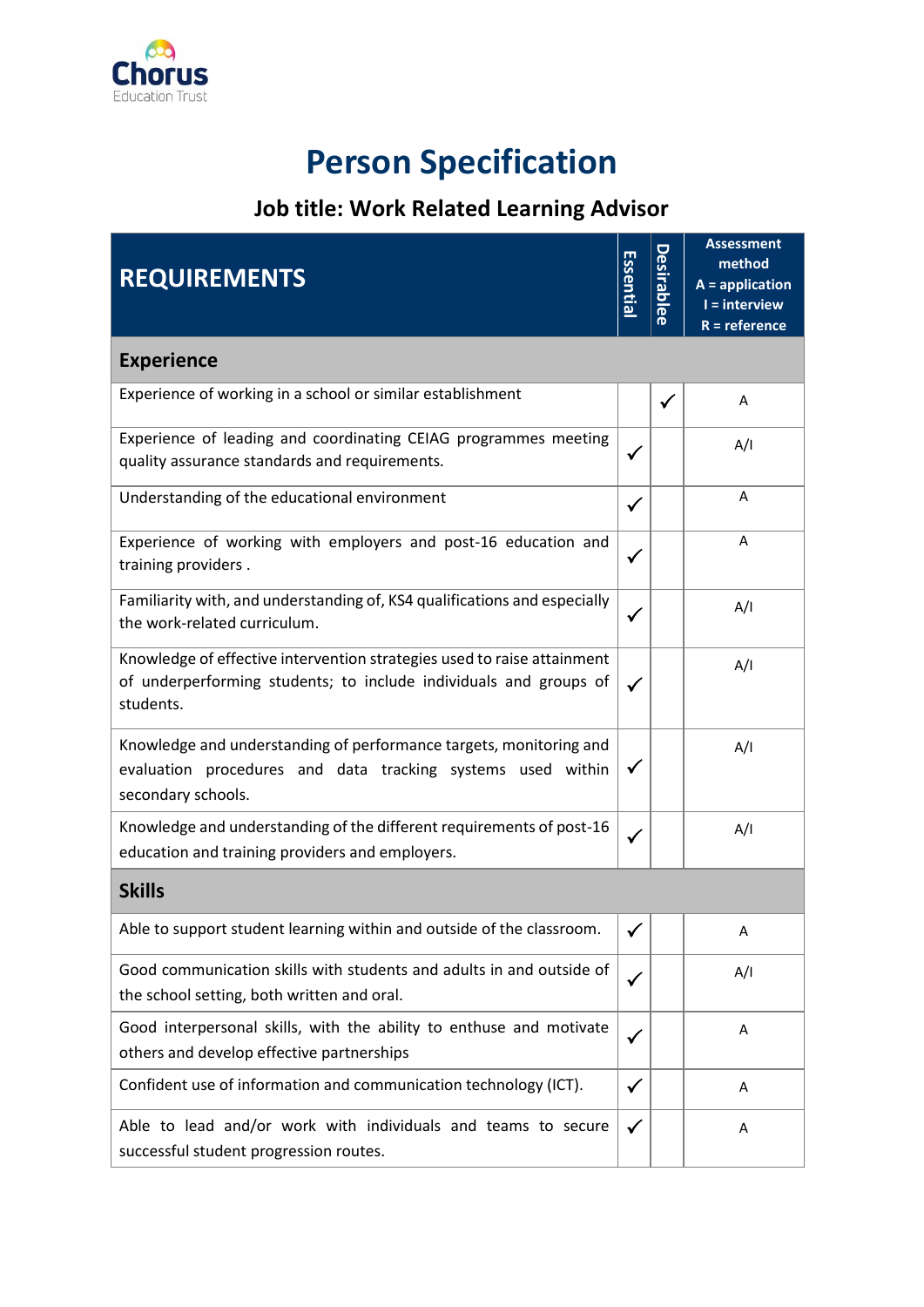

| Ability to organise and lead activities and events with reference to all<br>processes and procedures related to health, safety and safeguarding.                                                                                                                                                            |              | А       |  |  |  |  |
|-------------------------------------------------------------------------------------------------------------------------------------------------------------------------------------------------------------------------------------------------------------------------------------------------------------|--------------|---------|--|--|--|--|
| <b>Qualifications</b>                                                                                                                                                                                                                                                                                       |              |         |  |  |  |  |
| Good level of literacy and numeracy eg GCSE Maths and English and/or<br>substantial relevant experience                                                                                                                                                                                                     |              | Α       |  |  |  |  |
| <b>Other skills</b>                                                                                                                                                                                                                                                                                         |              |         |  |  |  |  |
| Ability to build and form good relationships with students, colleagues<br>and external agencies.                                                                                                                                                                                                            | ✓            | A/I     |  |  |  |  |
| Ability to use own initiative to work flexibly and respond positively to a<br>range of situations                                                                                                                                                                                                           | $\checkmark$ | A/I     |  |  |  |  |
| Excellent organisation skills including effective time management                                                                                                                                                                                                                                           | $\checkmark$ | A/I/Ref |  |  |  |  |
| Ability to work to tight deadlines and prioritise workloads                                                                                                                                                                                                                                                 | $\checkmark$ | A/I/Ref |  |  |  |  |
| Competent use of office computer software including word-processing,<br>spreadsheet, database and internet systems                                                                                                                                                                                          | ✓            | A/I     |  |  |  |  |
| Maintain strict confidentiality of information                                                                                                                                                                                                                                                              |              | A/I     |  |  |  |  |
| <b>Commitment</b>                                                                                                                                                                                                                                                                                           |              |         |  |  |  |  |
| To understand, support and implement equal opportunities principles<br>and legislation in all aspects of the post.                                                                                                                                                                                          | ✔            |         |  |  |  |  |
| To maintain a personal commitment to professional development<br>linked to the competencies necessary to deliver the requirements of                                                                                                                                                                        | $\checkmark$ |         |  |  |  |  |
| this post.                                                                                                                                                                                                                                                                                                  |              |         |  |  |  |  |
| To maintain consistently high standards and expectations in all aspects<br>of the post.                                                                                                                                                                                                                     | ✓            |         |  |  |  |  |
| To consistently and relentlessly support the academic, vocational,<br>social and emotional needs and aspirations of young people through<br>working with parents, staff and other colleagues and agencies in raising<br>achievement and providing opportunities for effective and sustained<br>progression. | $\checkmark$ | A/I     |  |  |  |  |
| <b>Personal</b>                                                                                                                                                                                                                                                                                             |              |         |  |  |  |  |